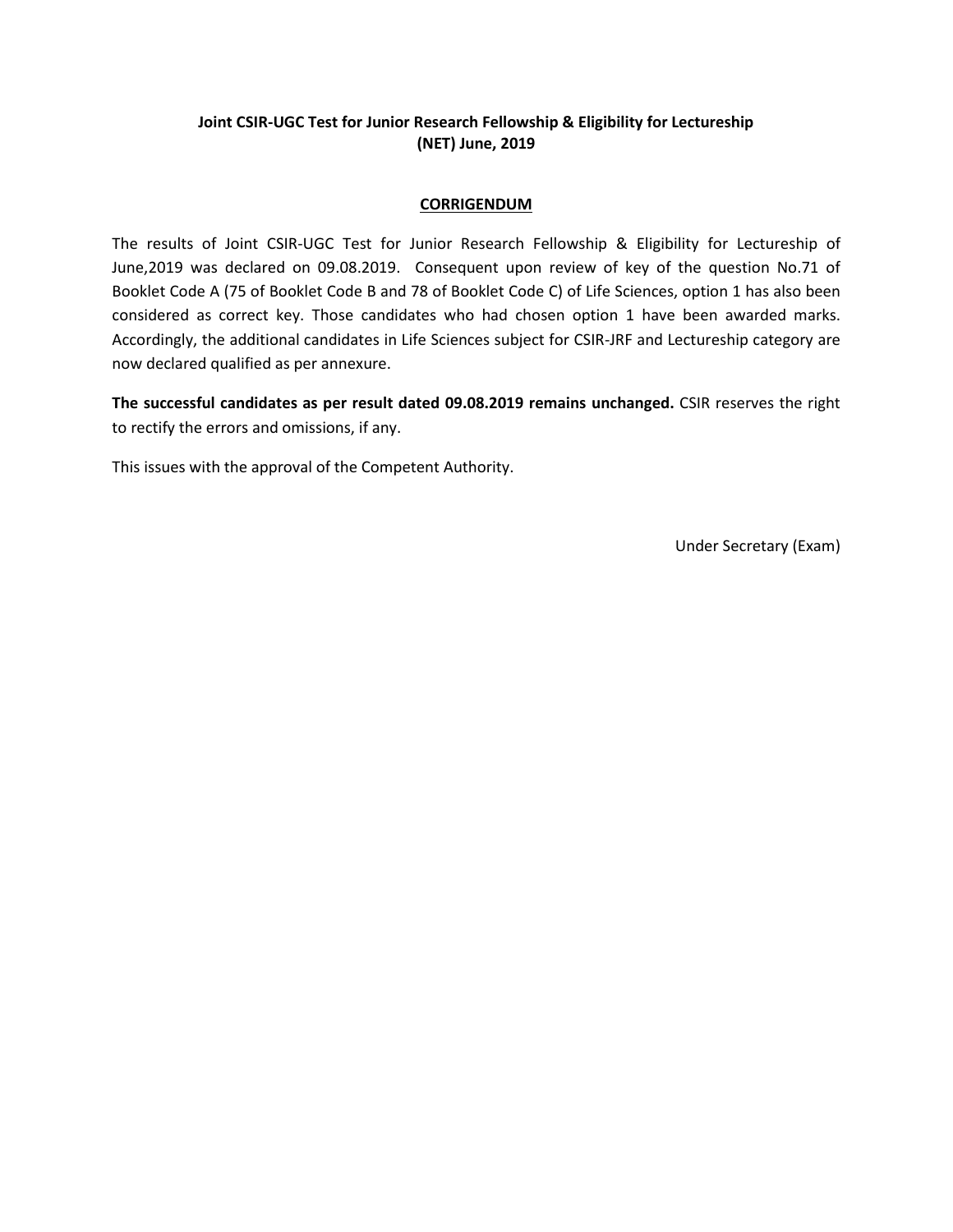### **THE JOINT CSIR-UGC TEST FOR JUNIOR RESEARCH FELLOWSHIP (JRF) AND ELIGIBILITY FOR LECTURESHIP (NET) HELD ON 16-06-2019. ADDITIONAL RESULT IN THE SUBJECT OF LIFE SCIENCE**

**The candidates with following roll numbers have been additionally declared successful in the category under which their roll numbers appear subject to the condition of their fulfilling all the notified eligibility criteria(s) for the test.** 

## **I. JRF (NET) CSIR :-**

(i) Junior Research Fellowship (JRF-NET): The candidates whose roll numbers are listed below have qualified in the test for JRF-NET. These candidates are also eligible for Lectureship-NET subject to their fulfilling criteria for lectureship as laid down by UGC .

#### **Total Candidates : 120**

| <b>ROLL No</b> | <b>RANK</b> | <b>ROLL No</b> | <b>RANK</b> | <b>ROLL No</b> | RANK | <b>ROLL No</b> | <b>RANK</b> | <b>ROLL No</b> | <b>RANK ROLL No</b> |      | <b>RANK ROLL No</b> |     | <b>RANK ROLL No</b> | <b>RANK</b> | <b>ROLL No</b> | <b>RANK</b> |
|----------------|-------------|----------------|-------------|----------------|------|----------------|-------------|----------------|---------------------|------|---------------------|-----|---------------------|-------------|----------------|-------------|
| 301440         |             | 112 302349     | 113         | 302430         |      | 106 302637     | 144         | 302697         | 77 302792           |      | 77 303153           |     | 79 303239           |             | 114 303241     | 72          |
| 303938         |             | 159 304408     | 71          | 305453         | 146. | 307480         | 109         | 308681         | 146 309142          |      | 75 309425           |     | 149 309731          |             | 77 310058      | 146         |
| 311045         |             | 114 311355     |             | 141 311398     |      | 145 312887     |             | 115 313020     | 113 314236          |      | 140 315753          |     | 115 317212          |             | 147 317354     | 106         |
| 317435         |             | 79 318462      |             | 106 318760     |      | 110 319247     |             | 109 319584     | 146 320734          |      | 74 321964           | 144 | 322521              |             | 112 322945     | 148         |
| 323121         |             | 108 323301     |             | 77 323521      |      | 111 323612     |             | 73 324029      | 115 324491          |      | 144 324837          |     | 146 325186          |             | 111 325911     | 147         |
| 326220         |             | 74 326432      | 111         | 327395         |      | 75 327484      |             | 115 327911     | 159 328051          |      | 110 328072          | 113 | 328608              |             | 114 328803     | 145         |
| 329009         |             | 140 329869     |             | 111 330345     |      | 114 330506     |             | 143 330669     | 160 330765          |      | 112 333036          |     | 76 333876           |             | 145 333973     | 155         |
| 334134         |             | 149 334173     |             | 155 334557     |      | 107 335292     |             | 112 335792     | 108 337860          |      | 108 338969          |     | 108 339300          |             | 156 339394     | 71          |
| 339495         |             | 160 339497     |             | 161 340619     |      | 154 342756     |             | 78 343838      | 76 344147           |      | 114 344229          |     | 143 344497          |             | 145 344968     | 74          |
| 345418         |             | 77 345546      |             | 145 345781     | 144  | 346305         |             | 72 347944      | 142 348227          |      | 79 348687           |     | 107 351058          |             | 109 351518     | 108         |
| 352932         |             | 146 353177     |             | 168 353835     | 141  | 355225         | 161.        | 355463         | 110 355495          |      | 108 356353          |     | 149 356558          |             | 113 358523     | 148         |
| 358785         |             | 110 359946     |             | 75 360426      |      | 75 361671      | 71          | 362047         | 77 363688           | 107. | 364376              |     | 155 365796          | 144         | 366074         | 109         |
| 366772         |             | 114 367760     | 71          | 367861         |      | 152 368185     |             | 109 368356     | 147 368672          |      | 108 369431          |     | 162 369763          |             | 143 371960     | 150         |
| 372255         | 147         | 372628         |             | 110 374764     | 147  |                |             |                |                     |      |                     |     |                     |             |                |             |

(ii)The candidates whose roll numbers are listed below have qualified in the test for fellowship (JRF only) as per clause 5 of our notification.

| Total Candidates : 8     |  |                     |  |                     |  |            |  |                                        |  |            |  |                     |  |                     |             |
|--------------------------|--|---------------------|--|---------------------|--|------------|--|----------------------------------------|--|------------|--|---------------------|--|---------------------|-------------|
| <b>ROLL No</b>           |  | <b>RANK ROLL No</b> |  | <b>RANK ROLL No</b> |  |            |  | RANK ROLL No RANK ROLL No RANK ROLL No |  |            |  | <b>RANK ROLL No</b> |  | <b>RANK ROLL No</b> | <b>RANK</b> |
| 309732                   |  | 144 327349          |  | 114 342556          |  | 115 345450 |  | 71 352084                              |  | 145 361169 |  | 114 369123          |  | 74 373750           | 80          |
| III. Lectureship (NET):- |  |                     |  |                     |  |            |  |                                        |  |            |  |                     |  |                     |             |

(i) The following candidates have qualified the eligibility test for Lectureship-NET. The candidates qualifying for Lectureship-NET will be eligible for recruitment as lecturer as well as for JRF-Ship in a Scheme/Project, if otherwise suitable as per the eligibility criteria of that Scheme/Project. However, they will not be eligible for regular JRF-NET Fellowship. They will be eligible to pursue Ph.D program with or without any fellowship other than JRF-NET .

### **Total Candidates : 216**

|  |  |  |  | ROLL No RANK ROLL No RANK ROLL No RANK ROLL No RANK ROLL No RANK ROLL No RANK ROLL No RANK ROLL No RANK ROLL No RANK |  |
|--|--|--|--|----------------------------------------------------------------------------------------------------------------------|--|
|  |  |  |  | 300146   37 300365   33 300415   59 301053   83 301143   66 301371   41 302127   95 302710   82 303180    35         |  |